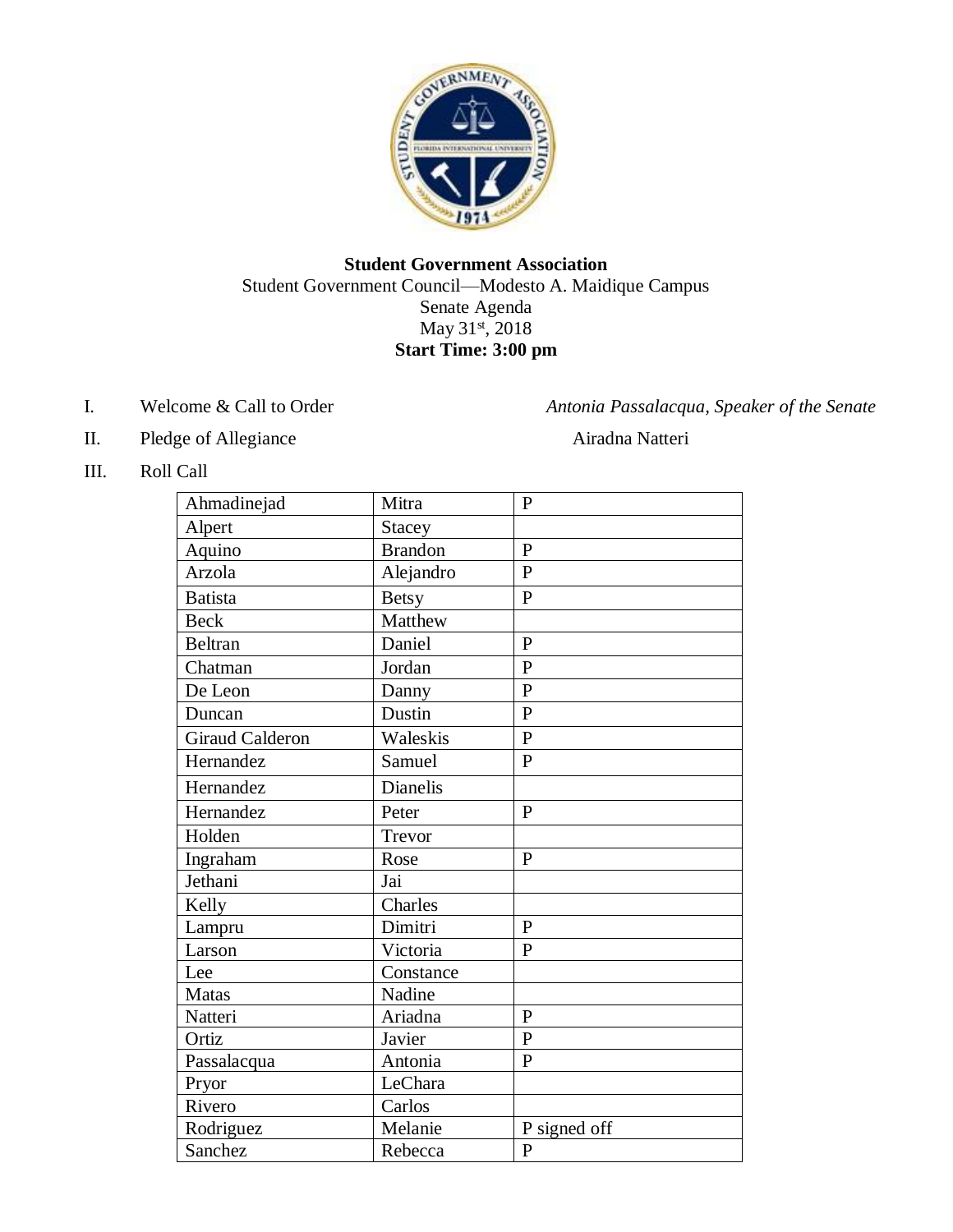| Santos  | Samuel  | P                 |
|---------|---------|-------------------|
| Simpson | Tidjan  |                   |
| Spencer | Jessica | P                 |
| Suarez  | Luis    | P signed off 3:56 |
| Vera    | Bertha  |                   |
| Vulcain | Dylan   | Tardy 3:25        |
| Zahedi  | Leila   |                   |
| 23/36   |         |                   |

- A. Quorum Verified
- IV. Approval of the Minutes
- V. Adoption of the Agenda
	- A. Senator Ortiz moves to move unfinished business until after new business. Senator Arzola seconds. Motion passes.
- VI. Invited Guests
- VII. Unfinished Business
	- A. Senate Bill 1809
	- B. Senate Bill 1810
	- C. Senate Bill 1811
	- D. Senate Bill 1812
	- E. Senate Bill 1813

### VIII. New Business

- A. Confirmation of Comptroller
	- 1. Carolina Gonzalez Speech
		- i. Question from Ingraham, Larson, Samuel Hernandez
	- 2. Mitra Point of Personal Privilege 3:23
		- i. Returned at 3:28
	- 3. Senator Arzola moves to go into voting procedure. Senator Lampru seconds. Motion

| Ahmadinejad     | Mitra          |   |
|-----------------|----------------|---|
| Alpert          | <b>Stacey</b>  |   |
| Aquino          | <b>Brandon</b> | Y |
| Arzola          | Alejandro      | Y |
| <b>Batista</b>  | <b>Betsy</b>   | Y |
| Beck            | Matthew        |   |
| <b>Beltran</b>  | Daniel         | Y |
| Chatman         | Jordan         | Y |
| De Leon         | Danny          | Y |
| Duncan          | Dustin         | Y |
| Giraud Calderon | Waleskis       |   |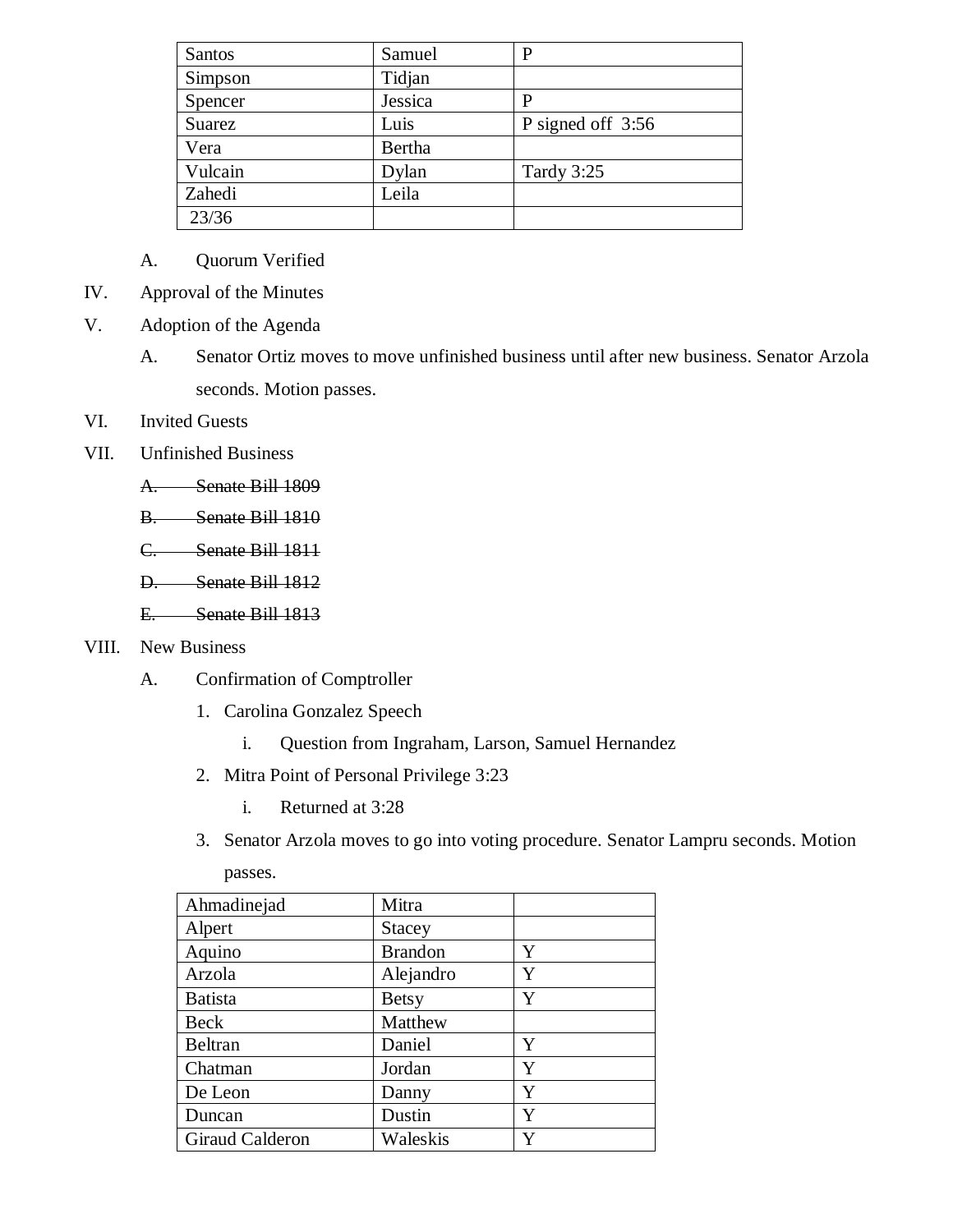| Hernandez     | Samuel<br>Y            |             |
|---------------|------------------------|-------------|
| Hernandez     | Dianelis               |             |
| Hernandez     | Peter                  | Y           |
| Holden        | Trevor                 |             |
| Ingraham      | Rose                   | N           |
| Jethani       | Jai                    |             |
| Kelly         | Charles                |             |
| Lampru        | Dimitri                | $\mathbf Y$ |
| Larson        | Victoria               | N           |
| Lee           | Constance              |             |
| <b>Matas</b>  | Nadine                 |             |
| Natteri       | $\mathbf Y$<br>Ariadna |             |
| Ortiz         | $\mathbf Y$<br>Javier  |             |
| Passalacqua   | Antonia                | Y           |
| Pryor         | LeChara                |             |
| Rivero        | Carlos                 |             |
| Rodriguez     | Melanie                | $\mathbf Y$ |
| Sanchez       | Rebecca                | $\mathbf Y$ |
| <b>Santos</b> | Samuel                 | Y           |
| Simpson       | Tidjan                 |             |
| Spencer       | Jessica                | Y           |
| <b>Suarez</b> | Luis                   | Y           |
| Vera          | Bertha                 |             |
| Vulcain       | Dylan                  |             |
| Zahedi        | Leila                  |             |
| $19 - 2 - 0$  |                        |             |

- 4. Confirmed: Carolina Gonzalez confirmed as Comptroller
- B. Confirmation of Chief of Staff
	- 1. Maia Otero
		- i. Senator Arzola moves to go into discussion period. Senator Lampru seconds. Motion passes.
		- ii. Senator Lamprus moves to go into voting procedure. Senator Ortiz seconds. Motion passes.

| Ahmadinejad     | Mitra          |   |
|-----------------|----------------|---|
| Alpert          | <b>Stacey</b>  |   |
| Aquino          | <b>Brandon</b> | Y |
| Arzola          | Alejandro      | Y |
| <b>Batista</b>  | <b>Betsy</b>   | Y |
| Beck            | Matthew        |   |
| Beltran         | Daniel         | Y |
| Chatman         | Jordan         | Y |
| De Leon         | Danny          | Y |
| Duncan          | Dustin         | Y |
| Giraud Calderon | Waleskis       | Y |
| Hernandez       | Samuel         | Y |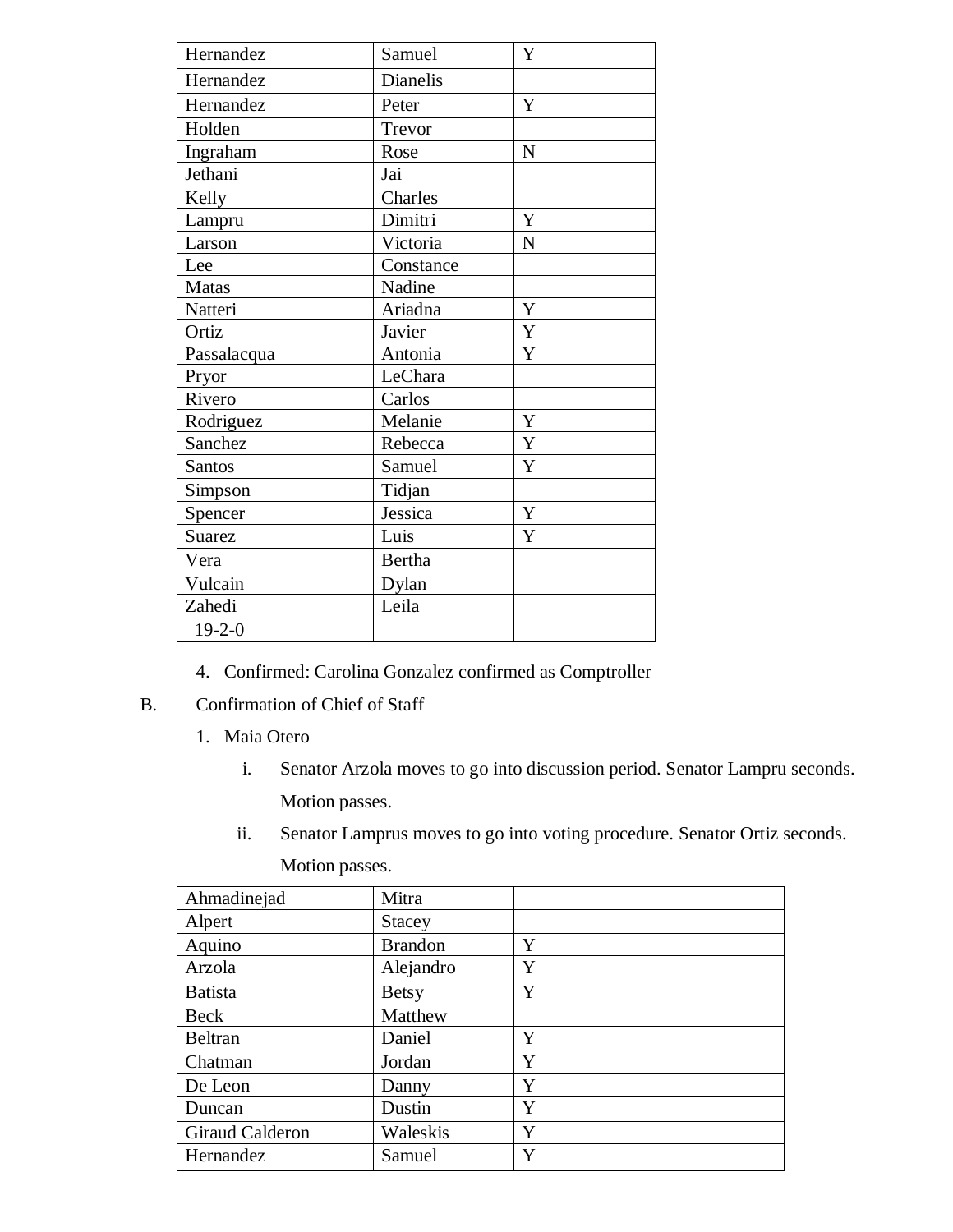| Hernandez     | Dianelis      |                              |
|---------------|---------------|------------------------------|
| Hernandez     | Peter         | Y                            |
| Holden        | Trevor        |                              |
| Ingraham      | Rose          | Y                            |
| Jethani       | Jai           |                              |
| Kelly         | Charles       |                              |
| Lampru        | Dimitri       | Y                            |
| Larson        | Victoria      | Y                            |
| Lee           | Constance     |                              |
| Matas         | Nadine        |                              |
| Natteri       | Ariadna       | Y                            |
| Ortiz         | Javier        | Y                            |
| Passalacqua   | Antonia       | A, She's my sorority sister. |
| Pryor         | LeChara       |                              |
| Rivero        | Carlos        |                              |
| Rodriguez     | Melanie       | Y                            |
| Sanchez       | Rebecca       | Y                            |
| <b>Santos</b> | Samuel        | Y                            |
| Simpson       | Tidjan        |                              |
| Spencer       | Jessica       | Y                            |
| <b>Suarez</b> | Luis          | Y                            |
| Vera          | <b>Bertha</b> |                              |
| Vulcain       | Dylan         |                              |
| Zahedi        | Leila         |                              |
| $20 - 0 - 1$  |               |                              |

2. Confirmed. Maia Otero is Chief of Staff

# C. Confirmation of Deputy Chief of Staff

- 1. Patricia Moreno
	- i. Senator Ortiz moves to close discussion period and go into voting procedure.

Senator Giraud seconds. Motion passes.

| Ahmadinejad     | Mitra          | A |
|-----------------|----------------|---|
| Alpert          | <b>Stacey</b>  |   |
| Aquino          | <b>Brandon</b> | Y |
| Arzola          | Alejandro      | Y |
| <b>Batista</b>  | <b>Betsy</b>   | Y |
| Beck            | Matthew        |   |
| Beltran         | Daniel         | Y |
| Chatman         | Jordan         | Y |
| De Leon         | Danny          | Y |
| Duncan          | Dustin         | Y |
| Giraud Calderon | Waleskis       | Y |
| Hernandez       | Samuel         | Y |
| Hernandez       | Dianelis       |   |
| Hernandez       | Peter          | Y |
| Holden          | Trevor         |   |
| Ingraham        | Rose           | Y |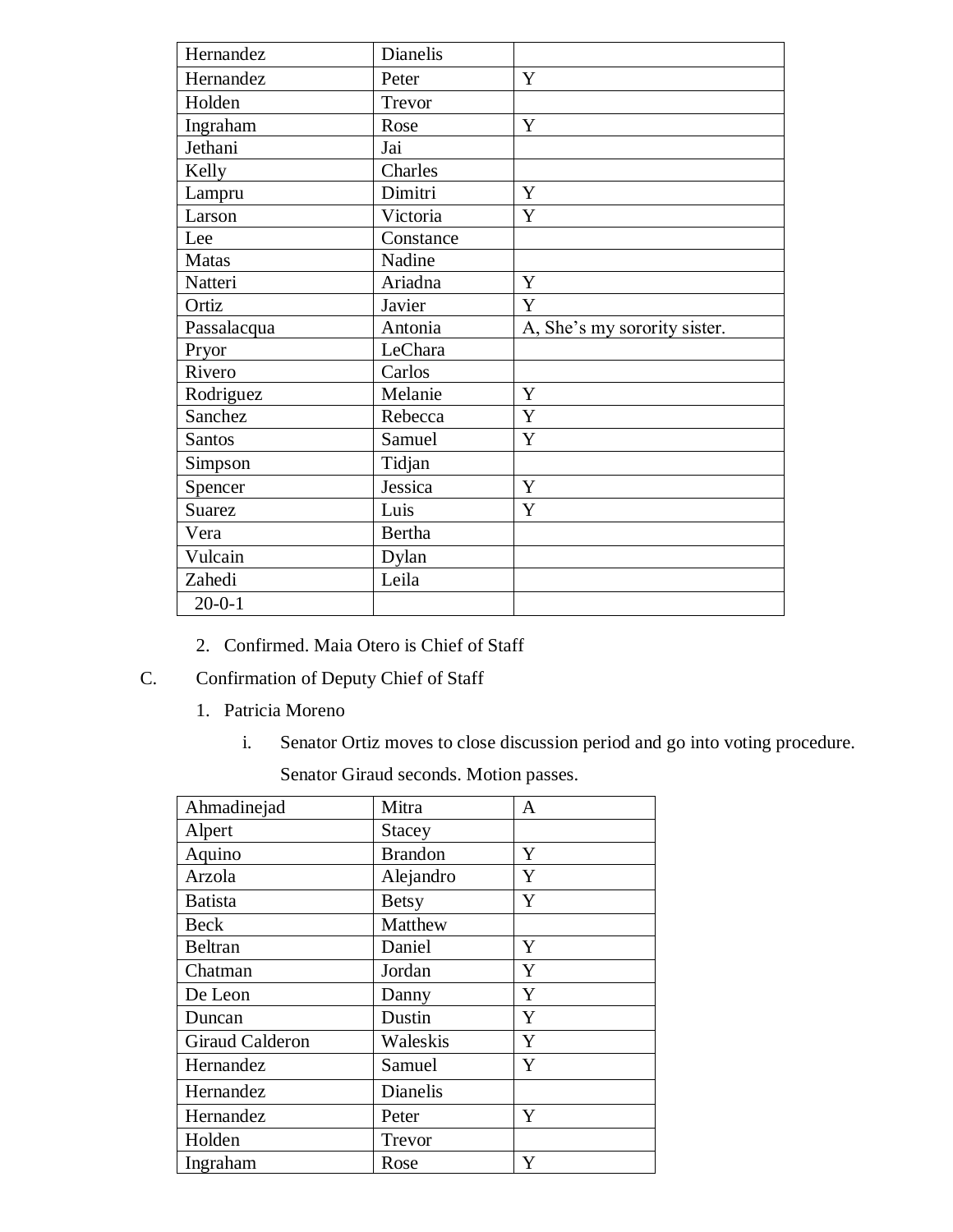| Jethani       | Jai       |   |
|---------------|-----------|---|
| Kelly         | Charles   |   |
| Lampru        | Dimitri   | Y |
| Larson        | Victoria  | Y |
| Lee           | Constance |   |
| <b>Matas</b>  | Nadine    |   |
| Natteri       | Ariadna   | Y |
| Ortiz         | Javier    | Y |
| Passalacqua   | Antonia   | Y |
| Pryor         | LeChara   |   |
| Rivero        | Carlos    |   |
| Rodriguez     | Melanie   | Y |
| Sanchez       | Rebecca   | Y |
| <b>Santos</b> | Samuel    | Y |
| Simpson       | Tidjan    |   |
| Spencer       | Jessica   | Y |
| <b>Suarez</b> | Luis      | Y |
| Vera          | Bertha    |   |
| Vulcain       | Dylan     |   |
| Zahedi        | Leila     |   |
| $21 - 0 - 1$  |           |   |

- 2. Confirmed: Patricia Moreno is Deputy Chief of Staff
- D. Finance Committee Elections
	- 1. Senator Ortiz moves to nominate Senator DeLeon. Senator DeLeon accepts.
	- 2. Senator Ortiz moves to nominate Senator Giraud. Senator Giraud accepts.
	- 3. Senator Larson moves to nominate Senator Ingraham. Senator Ingraham accepts.
	- 4. Senator Lampru moves to nominates Senator Samuel Hernandez. Senator Samuel Hernandez accepts.
	- 5. Senator Duncan moves to nominate Senator Spencer. Senator Spencer accepts.
	- 6. Senator Spencer moves to close floor for nominations. Senator Samuel Hernandez seconds. Motion passes.
	- 7. Election of Finance Committee Nominees
		- i. Danny Duncan
			- a. Senator Lampru moves to close discussion period. Senator Arzola seconds. Motion passes.
		- ii. Waleskis Giraud Calderon
		- iii. Samuel Hernandez
		- iv. Rose Ingraham
		- v. Jessica Spencer
			- a. Senator Ahmadinejad moves to go into discussion period for 5 minutes. Senator Duncan seconds. Motion passes.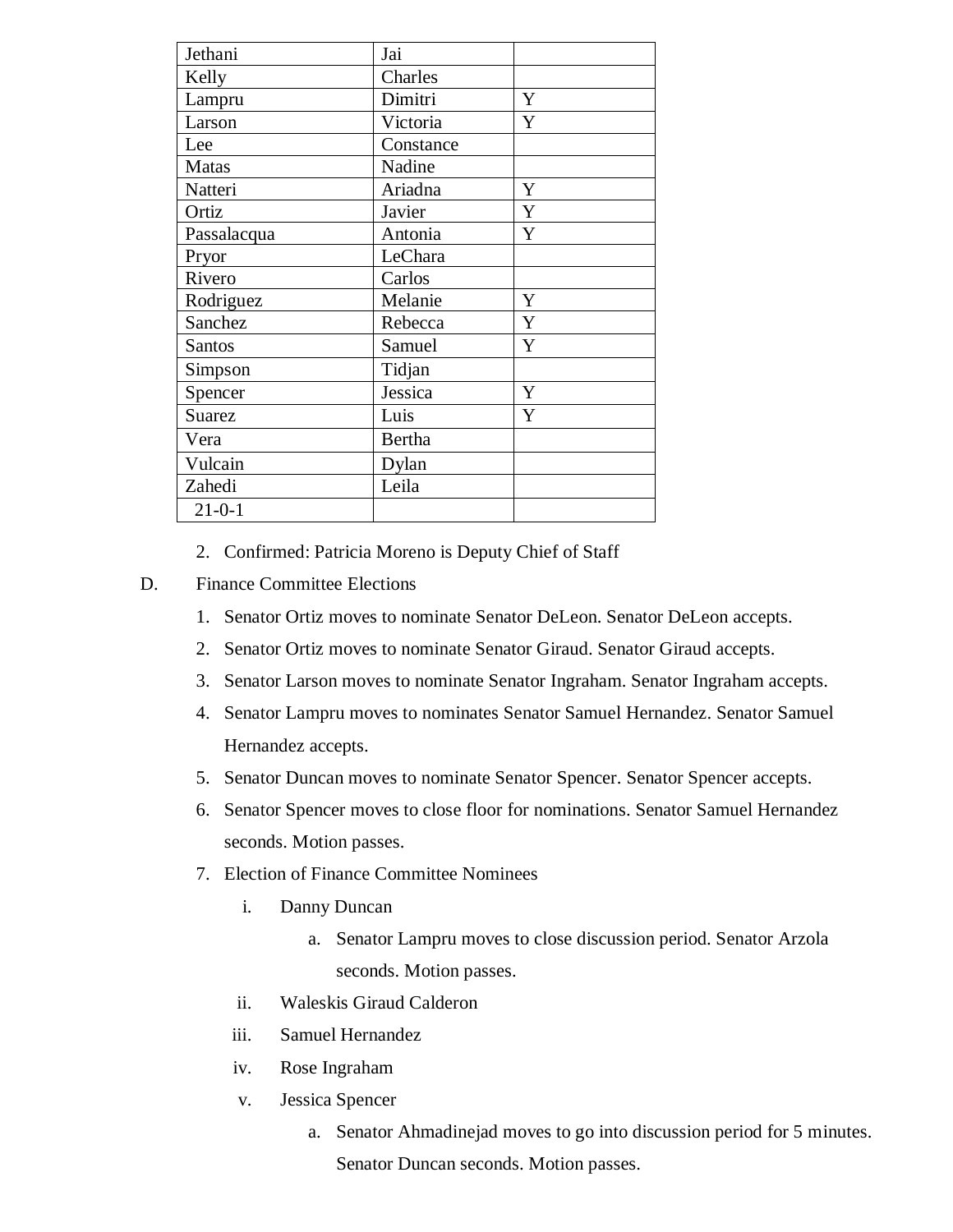- b. Senator Ahmadinejad moves to close discussion period. Senator Duncan seconds. Motion passes.
- c. Senator Lampru moves to go into voting. Senator Ahmadinejad seconds. Motion passes.

| Ahmadinejad                    | Mitra           | Waleskis, Rose                |
|--------------------------------|-----------------|-------------------------------|
| Alpert                         | <b>Stacey</b>   |                               |
| Aquino                         | <b>Brandon</b>  | Rose, Samuel                  |
| Arzola                         | Alejandr        | Rose, Samuel                  |
|                                | $\mathbf{O}$    |                               |
| <b>Batista</b>                 | <b>Betsy</b>    | Samuel, Jessica               |
| <b>Beck</b>                    | Matthew         |                               |
| <b>Beltran</b>                 | Daniel          | Rose, Jessica                 |
| Chatman                        | Jordan          | Waleskis, Danny               |
| De Leon                        | Danny           | Danny, Waleskis               |
| Duncan                         | Dustin          | Rose, Jessica                 |
| <b>Giraud Calderon</b>         | Waleskis        | Waleskis, Abstain             |
| Hernandez                      | Samuel          | Abstain, Abstain              |
| Hernandez                      | <b>Dianelis</b> |                               |
| Hernandez                      | Peter           |                               |
| Holden                         | Trevor          |                               |
| Ingraham                       | Rose            | Rose                          |
| Jethani                        | Jai             |                               |
| Kelly                          | Charles         |                               |
| Lampru                         | Dimitri         | Samuel, Jessica               |
| Larson                         | Victoria        | Rose, Jessica                 |
| Lee                            | Constanc        |                               |
|                                | e               |                               |
| <b>Matas</b>                   | Nadine          |                               |
| Natteri                        | Ariadna         | Waleskis, Jessica             |
| Ortiz                          | Javier          | Waleskis, Jessica             |
| Passalacqua                    | Antonia         | Abstain, know them personally |
| Pryor                          | LeChara         |                               |
| Rivero                         | Carlos          |                               |
| Rodriguez                      | Melanie         |                               |
| Sanchez                        | Rebecca         | Waleskis, Danny               |
| Santos                         | Samuel          | Rose, Jessica                 |
| Simpson                        | Tidjan          |                               |
| Spencer                        | Jessica         | Jessica, Abstain              |
| Suarez                         | Luis            |                               |
| Vera                           | Bertha          |                               |
| Vulcain                        | Dylan           | Danny, Samuel                 |
| Zahedi                         | Leila           |                               |
| Jessica-9, Waleskis-7, Rose-8, |                 |                               |
| Samuel-5, Abstain-6            |                 |                               |
|                                |                 |                               |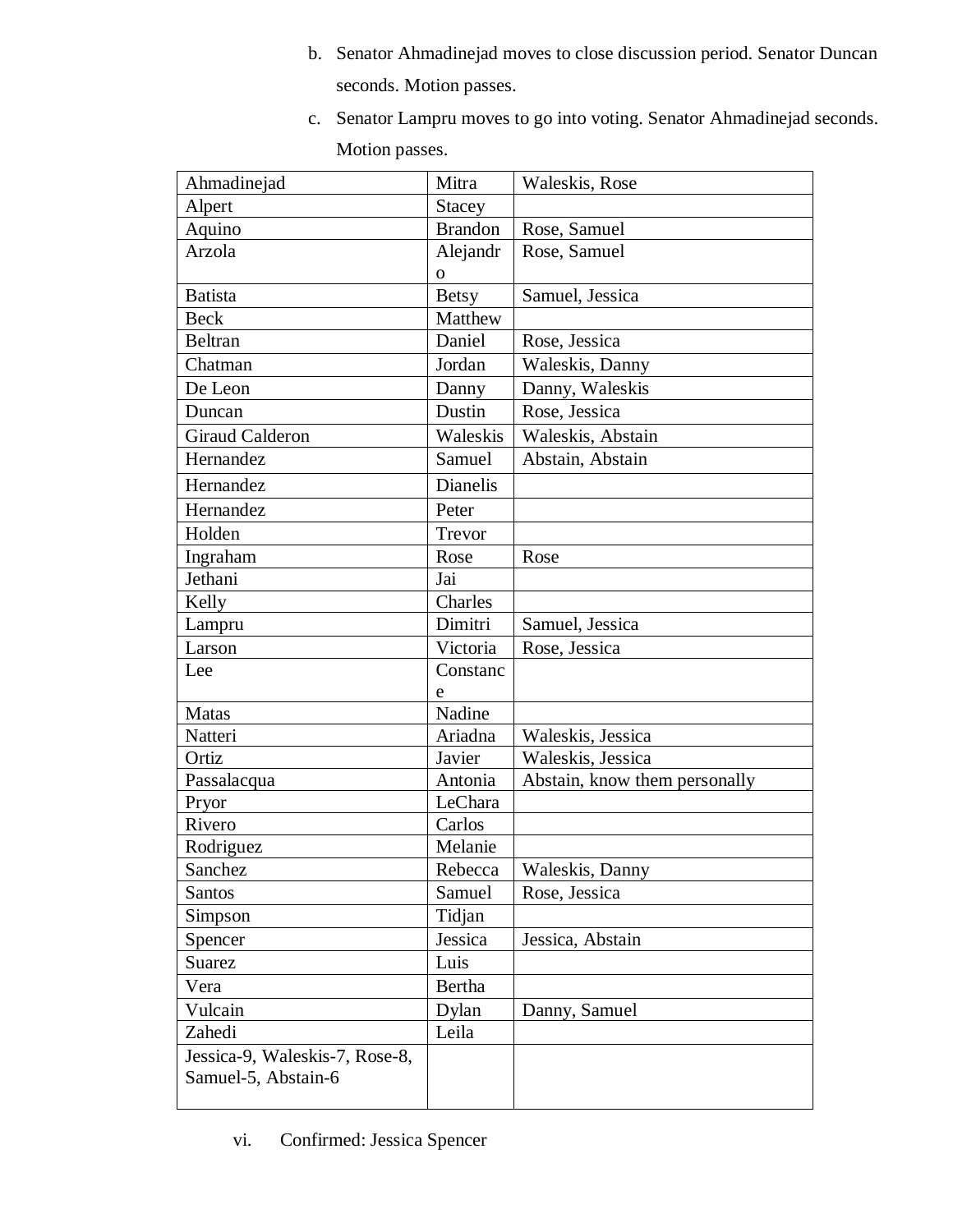# vii. Re-vote Confirmed: Rose Ingraham

| Ahmadinejad            | <b>Mitra</b>       | Rose     |
|------------------------|--------------------|----------|
| Alpert                 | <b>Stacey</b>      |          |
| Aquino                 | <b>Brandon</b>     | Rose     |
| <b>Arzola</b>          | Alejandro          | Waleskis |
| <b>Batista</b>         | <b>Betsy</b>       | Rose     |
| <b>Beck</b>            | <b>Matthew</b>     |          |
| <b>Beltran</b>         | <b>Daniel</b>      | Rose     |
| Chatman                | Jordan             | Waleskis |
| De Leon                | <b>Danny</b>       | Waleskis |
| <b>Duncan</b>          | <b>Dustin</b>      | Rose     |
| <b>Giraud Calderon</b> | Waleskis           | Waleskis |
| Hernandez              | Samuel             | Waleskis |
| Hernandez              | <b>Dianelis</b>    |          |
| <b>Hernandez</b>       | Peter              |          |
| Holden                 | <b>Trevor</b>      |          |
| <b>Ingraham</b>        | Rose               | Rose     |
| <b>Jethani</b>         | Jai                |          |
| Kelly                  | Charles            |          |
| Lampru                 | <del>Dimitri</del> | Waleskis |
| <b>Larson</b>          | Victoria           | Rose     |
| Lee                    | Constance          |          |
| <b>Matas</b>           | <b>Nadine</b>      |          |
| <b>Natteri</b>         | Ariadna            | Waleskis |
| Ortiz                  | <b>Javier</b>      | Waleskis |
| Passalacqua            | Antonia            | Abstain  |
| Pryor                  | LeChara            |          |
| Rivero                 | Carlos             |          |
| Rodriguez              | Melanie            |          |
| <b>Sanchez</b>         | Rebecca            | Waleskis |
| <b>Santos</b>          | <b>Samuel</b>      | Rose     |
| <b>Simpson</b>         | <b>Tidjan</b>      |          |
| Spencer                | <b>Jessica</b>     | Waleskis |
| <b>Suarez</b>          | Luis               |          |
| Vera                   | <b>Bertha</b>      |          |
| Vulcain                | <b>Dylan</b>       | Waleskis |
| Zahedi                 | Leila              |          |
| Waleskis 11, Rose 8    |                    |          |
| Abstain-1              |                    |          |

### viii. Confirmed: Waleskis Gerard Calderon

- 8. Election of the At Large Finance Committee Seat
	- i. Rebecca Sanchez
		- a. Senator Spencer moves to end question and answer period. Senator Ortiz seconds. Motion passes.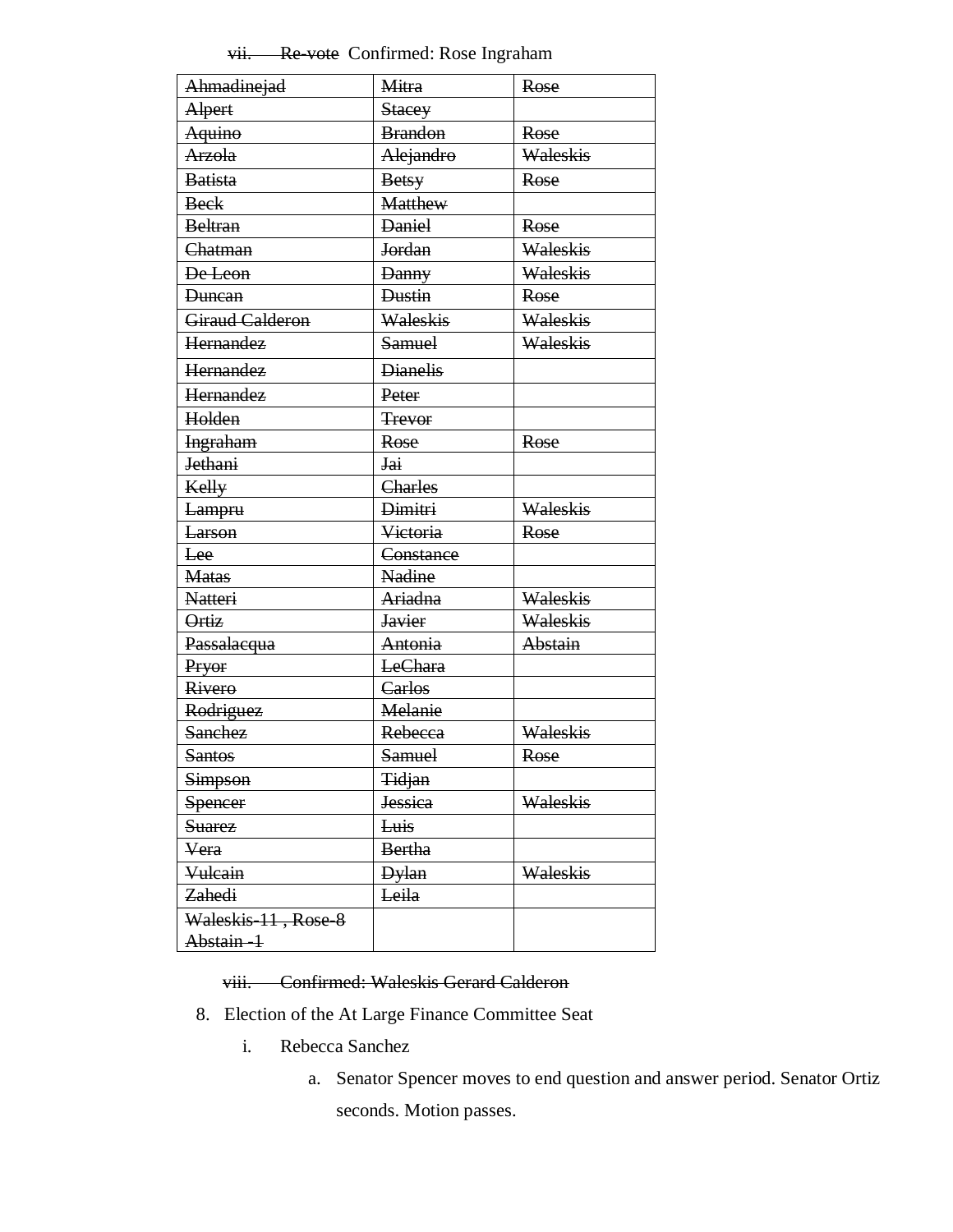b. Senator Arzola moves to go into voting. Senator Ortiz seconds. Motion

passes.

| Ahmadinejad            | Mitra          | Abstain, due to lack of information |
|------------------------|----------------|-------------------------------------|
| Alpert                 | <b>Stacey</b>  |                                     |
| Aquino                 | <b>Brandon</b> | $\mathbf Y$                         |
| Arzola                 | Alejandro      | Y                                   |
| <b>Batista</b>         | <b>Betsy</b>   | Y                                   |
| <b>Beck</b>            | Matthew        |                                     |
| <b>Beltran</b>         | Daniel         | Y                                   |
| Chatman                | Jordan         | Y                                   |
| De Leon                | Danny          | Y                                   |
| Duncan                 | Dustin         | Y                                   |
| <b>Giraud Calderon</b> | Waleskis       | Y                                   |
| Hernandez              | Samuel         | Y                                   |
| Hernandez              | Dianelis       |                                     |
| Hernandez              | Peter          | Y                                   |
| Holden                 | Trevor         |                                     |
| Ingraham               | Rose           | Y                                   |
| Jethani                | Jai            |                                     |
| Kelly                  | Charles        |                                     |
| Lampru                 | Dimitri        | Y                                   |
| Larson                 | Victoria       | Y                                   |
| Lee                    | Constance      |                                     |
| <b>Matas</b>           | Nadine         |                                     |
| Natteri                | Ariadna        | Y                                   |
| Ortiz                  | Javier         | Y                                   |
| Passalacqua            | Antonia        | Y                                   |
| Pryor                  | LeChara        |                                     |
| Rivero                 | Carlos         |                                     |
| Rodriguez              | Melanie        |                                     |
| Sanchez                | Rebecca        | $\mathbf Y$                         |
| Santos                 | Samuel         | Y                                   |
| Simpson                | Tidjan         |                                     |
| Spencer                | Jessica        | $\mathbf Y$                         |
| Suarez                 | Luis           |                                     |
| Vera                   | Bertha         |                                     |
| Vulcain                | Dylan          | Y                                   |
| Zahedi                 | Leila          |                                     |
| $20-0-1$               |                |                                     |

- ii. Confirmed: Rebecca Sanchez
- E. Senator Suarez signed of at 3:56pm
- F. Personal Point of Privilege for Dustin Duncan 4:04pm
	- 1. Returned at 4:06pm
- G. Senator Rodriguez signed of at 4:06pm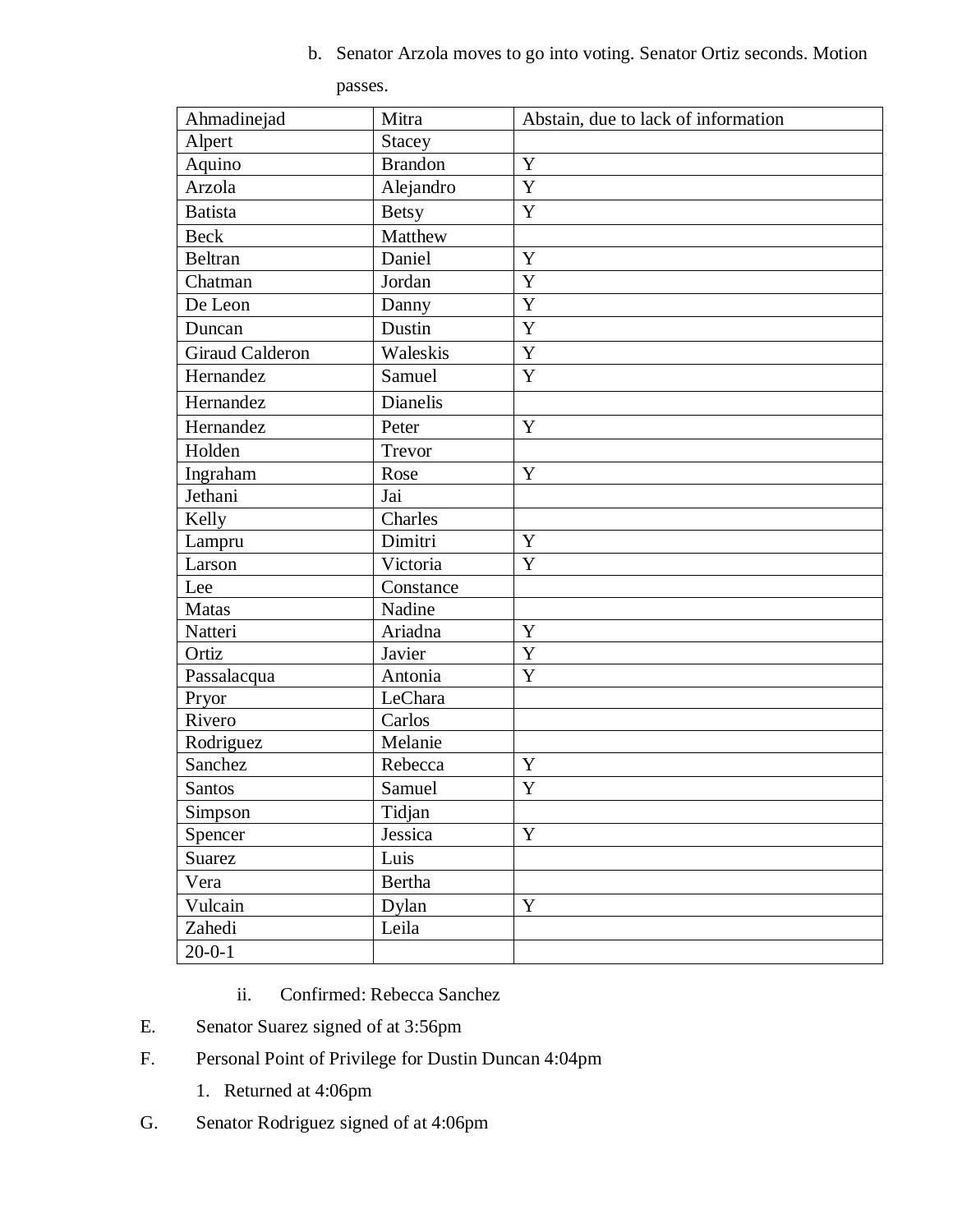- H. Senate Ortiz moves to table Bill 1809 for next meeting. Senator Arzola seconds. Motion passes.
- I. Senate Bill 1809
- J. Senate Bill 1810
	- 1. Senator Santos moves to go into voting. Senator Ortiz seconds. Motion passes. Chair strikes vote.
	- 2. Senator Spencer moves to go into voting. Senator Duncan seconds. Motion passes. Chair strikes vote.
	- 3. Senator Aquino moves to move Senate Bill 1811-1813 for next meeting. Senator Samuel Hernandez seconds. Motion passes.
- K. Senate Bill 1811
- L. Senate Bill 1812
- M. Senate Bill 1813

## IX. Committee Reports

- A. Finance Committee
	- 1. No report
- B. Rules, Legislation & Judiciary Committee
	- 1. No report
- C. Operational Review Committee
	- 1. No report
- D. Student Advocacy Committee
	- 1. No report
- E. Internal Affairs Committee
	- 1. No report
- F. Graduate and Professional Student Committee
	- 1. Met with Associate Dean for Graduate School
	- 2. Planning on changing to increase the amount of traveling fund from \$500 to \$700.
	- 3. Secure small grant for research for graduate students.
- X. Executive Board Reports
	- A. Speaker of the Senate
		- 1. If you have any questions please email [sgaspeaker@fiu.edu](mailto:sgaspeaker@fiu.edu)
	- B. Speaker Pro Tempore of the Senate
		- 1. If you have any questions please email [sgaprotemp@fiu.edu](mailto:sgaprotemp@fiu.edu)
	- C. President